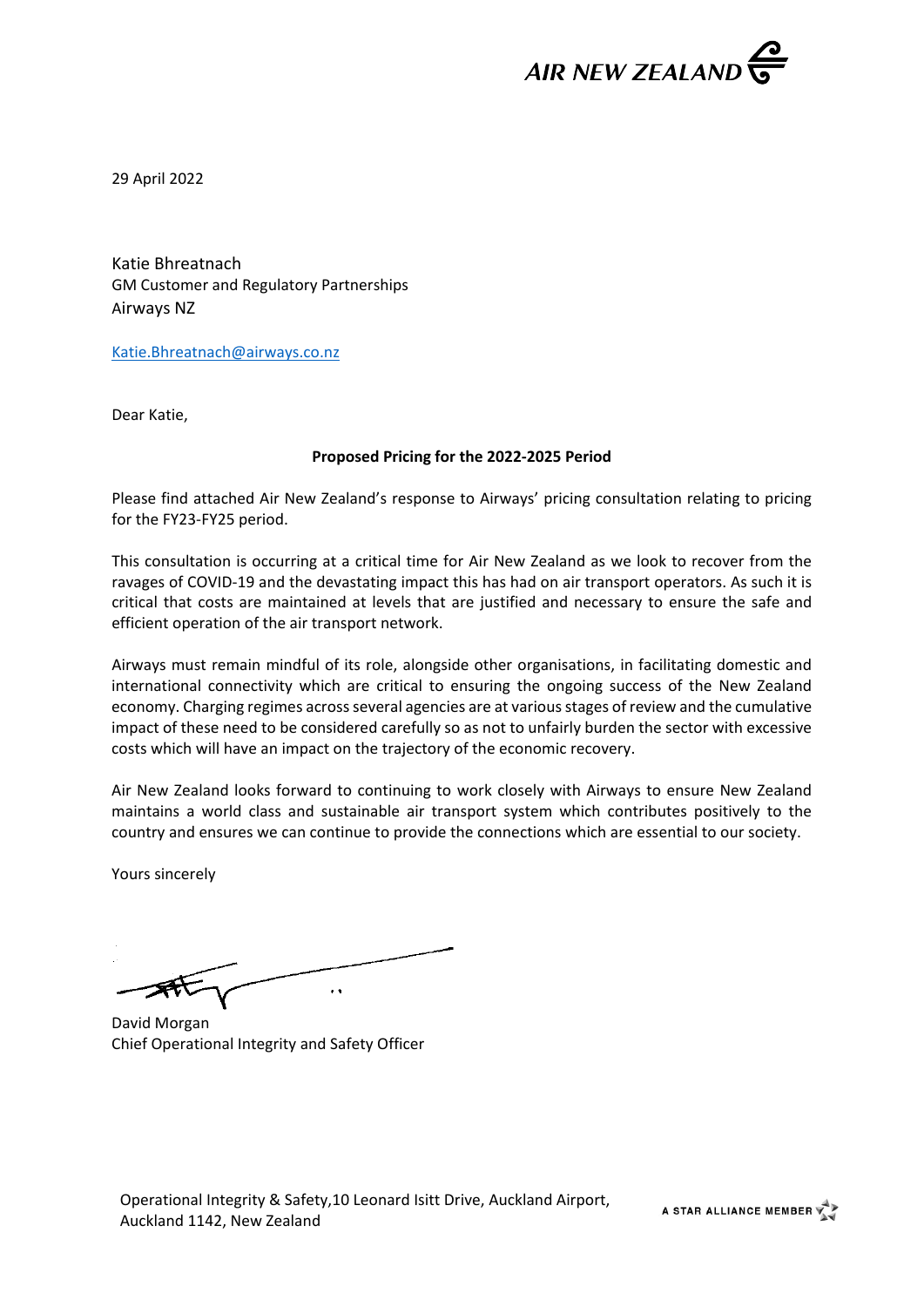# **AIRWAYS**

## **Airways' Proposed Pricing Consultation**

## **Submission Template**

To assist with making submissions, thistemplate lists the feedback questions set out in Airways' Proposed Pricing for the 2022 - 2025 Period Consultation Document, April 2022. You are welcome to comment on other topics relating to the proposed pricing should you wish to.

Once you've read the Consultation Document, you can download this template, open in Microsoft Word and type directly into the spaces provided. Primary submissions are to be emailed to [submissions@airways.co.nz](mailto:submissions@airways.co.nz) by 29 April 2022. The same template can be used for cross-submissions if it's helpful. Any cross-submissions are to be sent to the same email address by 13 May 2022.

## Important note for submitters

Please note that we will publish all submissions on our website. This is an important step as it allows us to run a transparent consultation process and enables others to consider whether they wish to make cross-submissions. However, if you wish to provide Airways with confidential information in a submission, you must supply both confidential and public versions of your submissions. The public version will be the one published on our website. The responsibility for ensuring that confidential information is not included in a public version of a submission rests with the submitter.

## Your details

| Name                         | Sean Ford                                     |
|------------------------------|-----------------------------------------------|
| Organisation (if applicable) | Air New Zealand Ltd                           |
| Email                        | Sean.ford@airnz.co.nz                         |
| Phone                        | +64 21 311 747                                |
| Address                      | Private Bag 92007, Auckland 1142, New Zealand |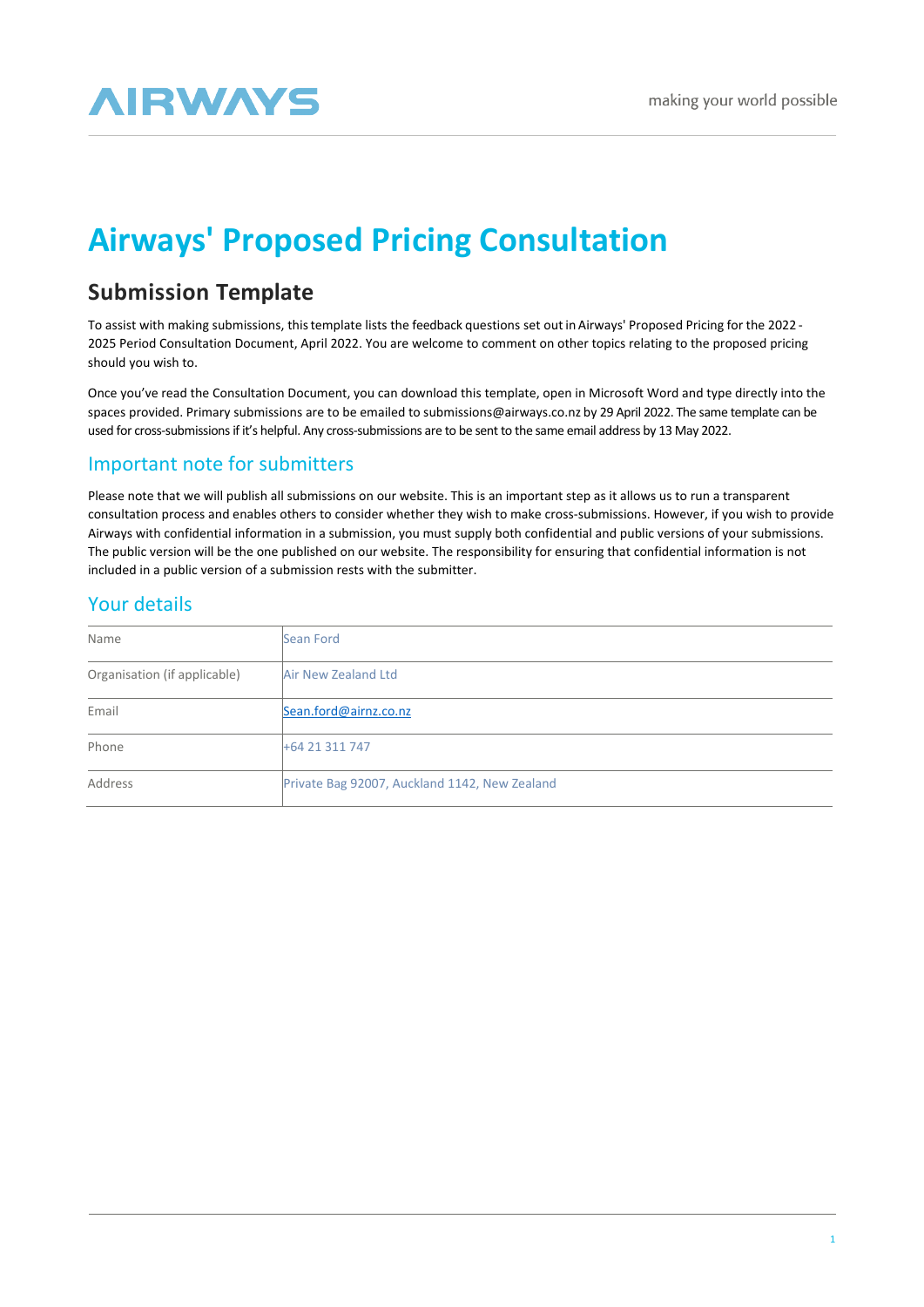

## Consultation feedback questions

### Section: Operating Costs

Q1: Do you agree that Airways' forecast of base operating costs is appropriate in light of the objective of maintaining safe and efficient services?

#### Feedback:

Air New Zealand supports Airways' objective of maintaining safe and efficient services. It is noted that Airways' forecast operating costs in each year of the period are lower than the previous forecast for FY22 established in 2019 and this is commended.

Airways' has also referenced a number of other strategic objectives for the FY23-FY25 period. It will be important to ensure that the focus for this period, when the industry will be rebuilding from the impacts of COVID19, is on maintaining safe and efficient services at a sustainable cost, with potentially less effort applied to, e.g. transitioning to "the aviation environment of the future". Such transition may be better left to future periods when the sector is better placed to fund innovations.

Current forecast operating costs see an overall 5% increase in FY23 followed by reductions in each of the subsequent years. Air New Zealand questions whether this front-loading of operating cost increases is appropriate.

Q2: Recognising that the inflation inputs will be updated with current information at the time of setting final prices, do you agree with Airways' inflationary inputs?

#### Feedback:

Given current global pressures, assumptions around inflation are a key part of pricing over this period. Air New Zealand notes the current uncertainty around salary and wage inflation given that Airways is currently in negotiations with NZALPA and AME on collective employment agreements and agrees that if the results of these are known at the time prices are set, these outcomes should be reflected in the inflation inputs.

Air New Zealand agrees, in principle, that the proposed inputs (NZIER LCI and NZIER PPI forecasts) are appropriate. We do question however whether those full forecasts should be used or whether there should be an onus on Airways to manage its operating costs so that productivity gains are made which result in increases at less than inflation. It is noted that Airways has used the NZIER LCI SEP21 forecast for the purpose of inflating GA pricing yet has not included these forecasts in the commercial airline parameters – is there a reason for this?

Q3: Recognising that the capital charge inputs will be updated with current information at the time of setting final prices, do you agree with the inputs into Airways' capital charge calculation?

#### Feedback:

Airways states that its capital charge calculation is aligned with the New Zealand Commerce Commission. While broadly correct, there are a couple of parameters where Airways has deviated from the Commerce Commission framework, resulting in an elevated cost of capital.

Airways has proposed use of a market risk premium of 7.5%, based on the "most recent input methodologies estimate in 2020". Air New Zealand notes that the IM for airports has yet to be revisited (this is due to occur over the next 18 months). Until such time as any change is made to the airports IM, Air New Zealand considers the existing parameter (7%) should be used.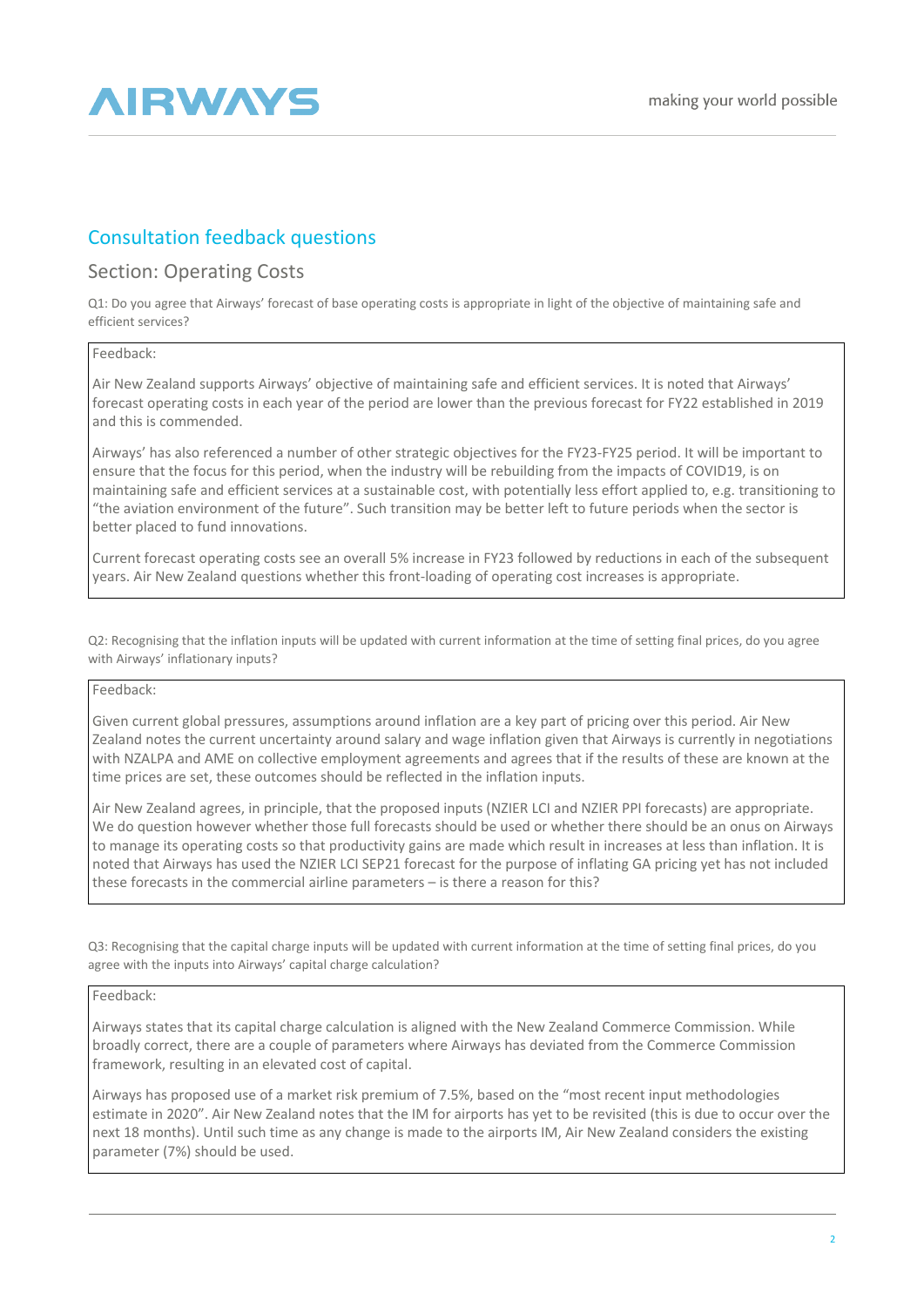

Airways has proposed using leverage of 57% rather than the 19% used by the Commerce Commission in its consideration of New Zealand airports. A feature of the New Zealand cost of capital calculation is that an increase in leverage will result in an increase in the cost of capital. Air New Zealand considers Airways should adopt the target leverage for airports as used by the Commerce Commission.

Airways has proposed using a "conservative" WACC percentile range of 67%, claiming the "risk and cost of underinvestment is likely higher" than that of airports and other regulated businesses. Airways has provided no evidence to support this claim. This input alone (assuming all other inputs are appropriate which as per above Air New Zealand disputes) increases the WACC from 6.33% to 7%. An uplift of this nature cannot be justified on the basis of a subjective and unsubstantiated statement. In the absence of adequate substantiation, we request Airways' reconsideration of its decision to deviate from the 50<sup>th</sup> percentile.

## Section: Proposed capital plan

Q4: Do you agree that Airways' investment programme is appropriate to enhance safety and system resilience, while transitioning to digital services over time?

#### Feedback:

Airways has proposed an investment programme of \$188.3 million over the period, with \$83.1 million of this being "major investments."

Airways has changed to use of a WIP approach where assets do not enter the pricing asset base until such time as they are commissioned. It is unclear from the information provided when the capital projects are brought into the pricing asset base. Further detail in the form of a detailed financial model would assist in making this more transparent.

\$27 million is forecast for the Auckland tower replacement, which is not expected to be replaced until 2027. It is not clear whether this expenditure is included for the basis of pricing or is simply shown here as the year in which it is expended.

\$34 million is forecast for Primary and Secondary Radar replacement. Air New Zealand requests further details regarding the split between PSR and SSR. CAA as part of its Future Surveillance Service Model requires 3 SSR radars as contingency to support "system safety". This has only a minor indirect benefit to commercial operators now that ADS-B is functional and should be funded by Government. PSR provides for detection of uncooperative aircraft targets and drones near airports. We acknowledge this can provide a benefit to commercial operations by avoiding risk and enhancing the ability to continue operations, however there needs to be a review of the actual risk versus the cost/benefit of undertaking the spend to understand if it is warranted.

\$6.3 million is forecast for drone management. Air New Zealand considers this should not be a cost imposed on airlines but should instead be funded by UAS users or, if that is not considered possible, the Government.

Air New Zealand supports the rationalisation of en route assets, and the transition to GNSS as the primary means of navigation. It is noted that Airways intends to decommission "several" end-of-life property and navigational assets. It would be useful to have a roadmap setting out Airways' plan for this and the locations involved.

\$51 million is forecast to be spent over the period on National Operations. Air New Zealand requests further detail on this expenditure and the benefits (and timing of those) airlines can expect to accrue from this expenditure.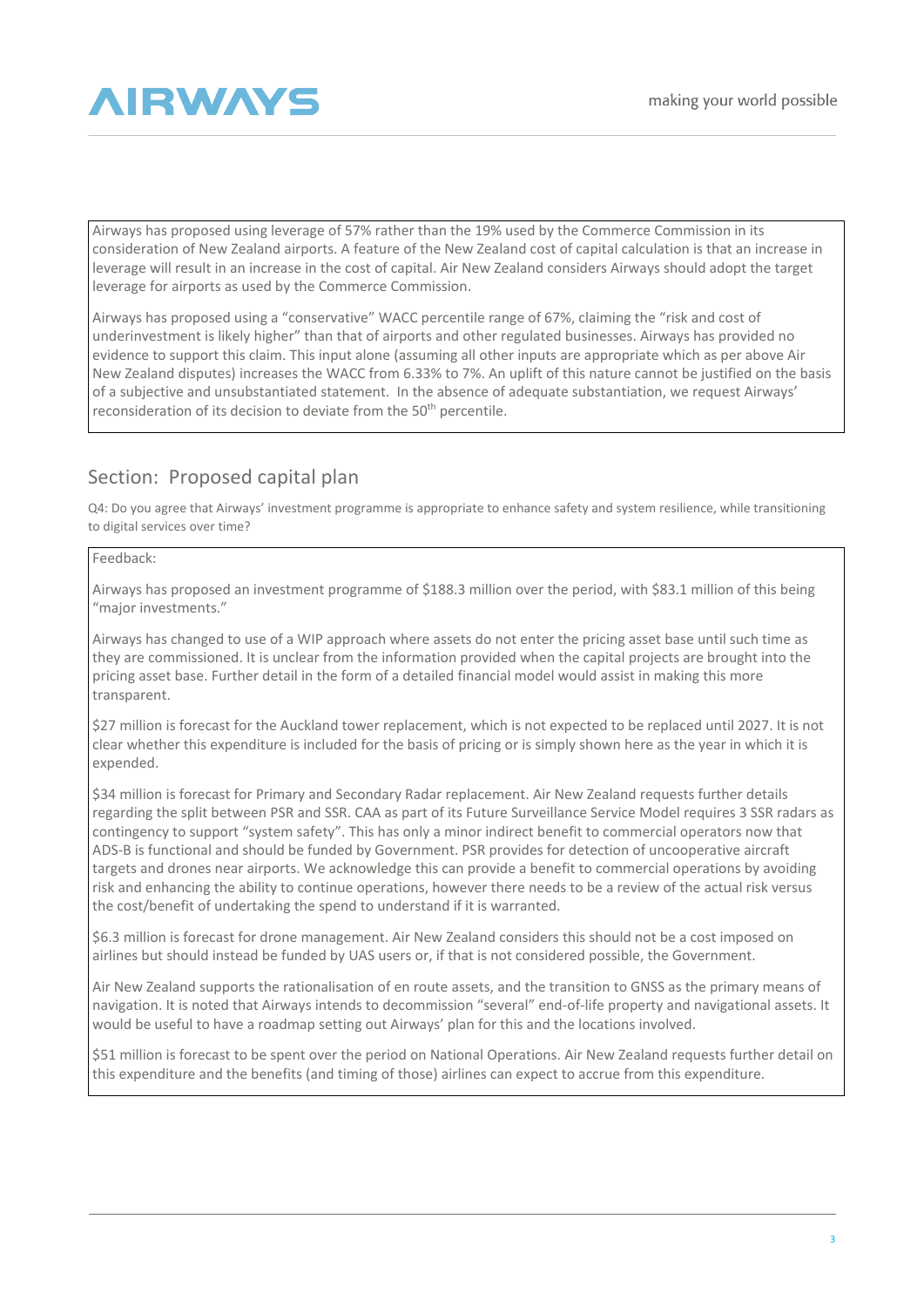

## Section: Assumed industry recovery

Q5: Do you consider the position taken for domestic recovery is reasonable? Are there other material factors that should be taken into account that may influence the domestic volume forecast?

#### Feedback:

Air New Zealand notes there remains significant uncertainty regarding traffic forecasts as we recover from the impacts of COVID-19. While the short-term domestic forecasts appear reasonable at this time, we believe it is overly pessimistic to assume no growth in domestic traffic beyond November 2023.

Given the significant uncertainty that remains around the recovery trajectory, Air New Zealand considers it worthwhile undertaking a one-off re-forecast during the first 6 months of FY23 which could enable an adjustment of pricing in the second half of FY23 as greater certainty returns to schedules. This would be in addition to the annual risk-sharing review.

Q6: Do you consider the position taken for Trans-Tasman recovery is reasonable? Are there other material factors that should be taken into account that may influence the Trans-Tasman volume forecast?

#### Feedback:

Air New Zealand notes there remains significant uncertainty regarding traffic forecasts as we recover from the impacts of COVID-19.

Given the significant uncertainty that remains around the recovery trajectory, Air New Zealand considers it worthwhile undertaking a one-off re-forecast during the first 6 months of FY23 which could enable an adjustment of pricing in the second half of FY23 as greater certainty returns to schedules. This would be in addition to the annual risk-sharing review.

Q7: Do you consider the position taken for other international recovery is reasonable? Are there other material factors that should be taken into account that may influence the other international volume forecast?

#### Feedback:

Air New Zealand notes there remains significant uncertainty regarding traffic forecasts as we recover from the impacts of COVID-19.

A further material factor to consider is the potential for significant cost increases in operating to New Zealand, e.g. Airways' price increases, could negatively impact demand as international carriers choose to deploy their aircraft to more profitable markets.

Given the significant uncertainty that remains around the recovery trajectory, Air New Zealand considers it worthwhile undertaking a one-off re-forecast during the first 6 months of FY23 which could enable an adjustment of pricing in the second half of FY23 as greater certainty returns to schedules. This would be in addition to the annual risk-sharing review.

## Section: Proposed prices for FY23-FY25

Q8: Do you agree that Airways' proposed increase is necessary and appropriate to maintain safe and efficient services at lower volume levels?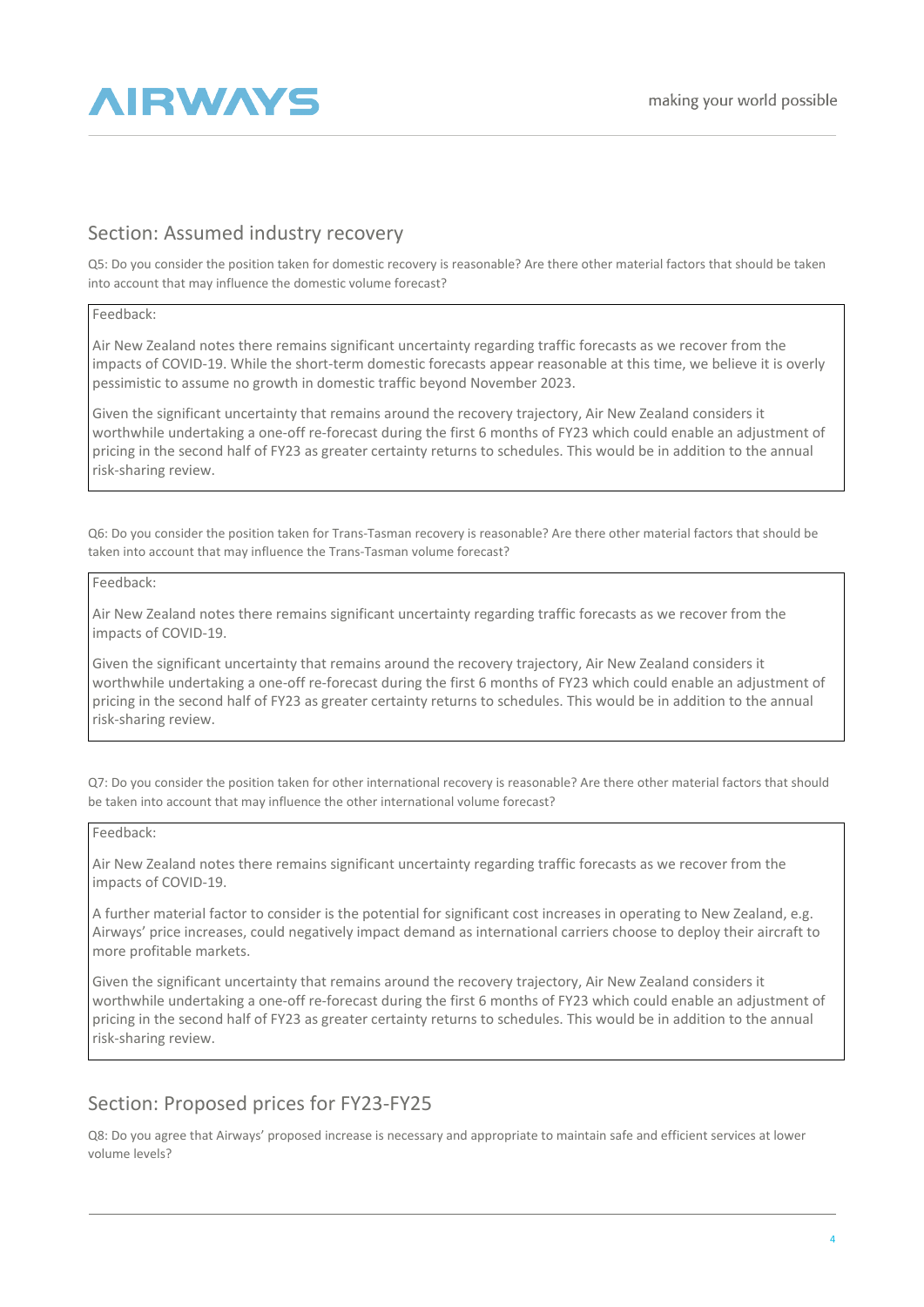

#### Feedback:

Air New Zealand acknowledges that Airways is not targeting an EVA=0 return in FY23. This is appropriate given the current state of the air travel industry, particularly across international markets, many of which remain subject to various entry restrictions and complex public health requirements imposed by Governments in response to COVID-19.

Air New Zealand considers it is counter-intuitive to increase unit prices at a time of lower volumes in an effort to return to pre-COVID-19 revenue levels. A better approach would be to limit increases, and even reduce prices, in order to facilitate a return to sustainable operations for airlines. As core pieces of national infrastructure, Governments should continue to support air navigation service providers – if anything the pandemic has highlighted the vital part entities such as Airways play in facilitating critical connectivity, ongoing national economic activity and maintaining crucial supply chains in the face of vastly fewer international passenger movements.

Air New Zealand supports IATA's proposed "step-change" approach under which increases could be linked to real increases in traffic as we return to pre-COVID levels of activity and associated revenue.

Q9: Recognising that the inflation inputs will be updated with current information at the time of setting final prices, do you agree with the inflationary inputs used to uplift GA prices?

#### Feedback:

Air New Zealand notes that Airways has proposed using the NZIER LCI SEP21 forecast to inflate GA prices but has not applied this, even as an interim measure for commercial airline pricing. We would like to understand the rationale for this.

Q10: Do you agree with the proposed changes to Milford prices?

Feedback:

NA

## Section: Scorecard

Q11: Would you find it useful to receive the Scorecard metrics in Appendix 3?

#### Feedback:

Air New Zealand considers the proposed Scorecard metrics described in Appendix 3 would be a very useful and transparent tool for tracking Airways' performance over the period. We look forward to continuing to work with Airways to refine these measures.

You are also welcome to provide feedback on other topics relating to the proposed pricing.

Feedback: